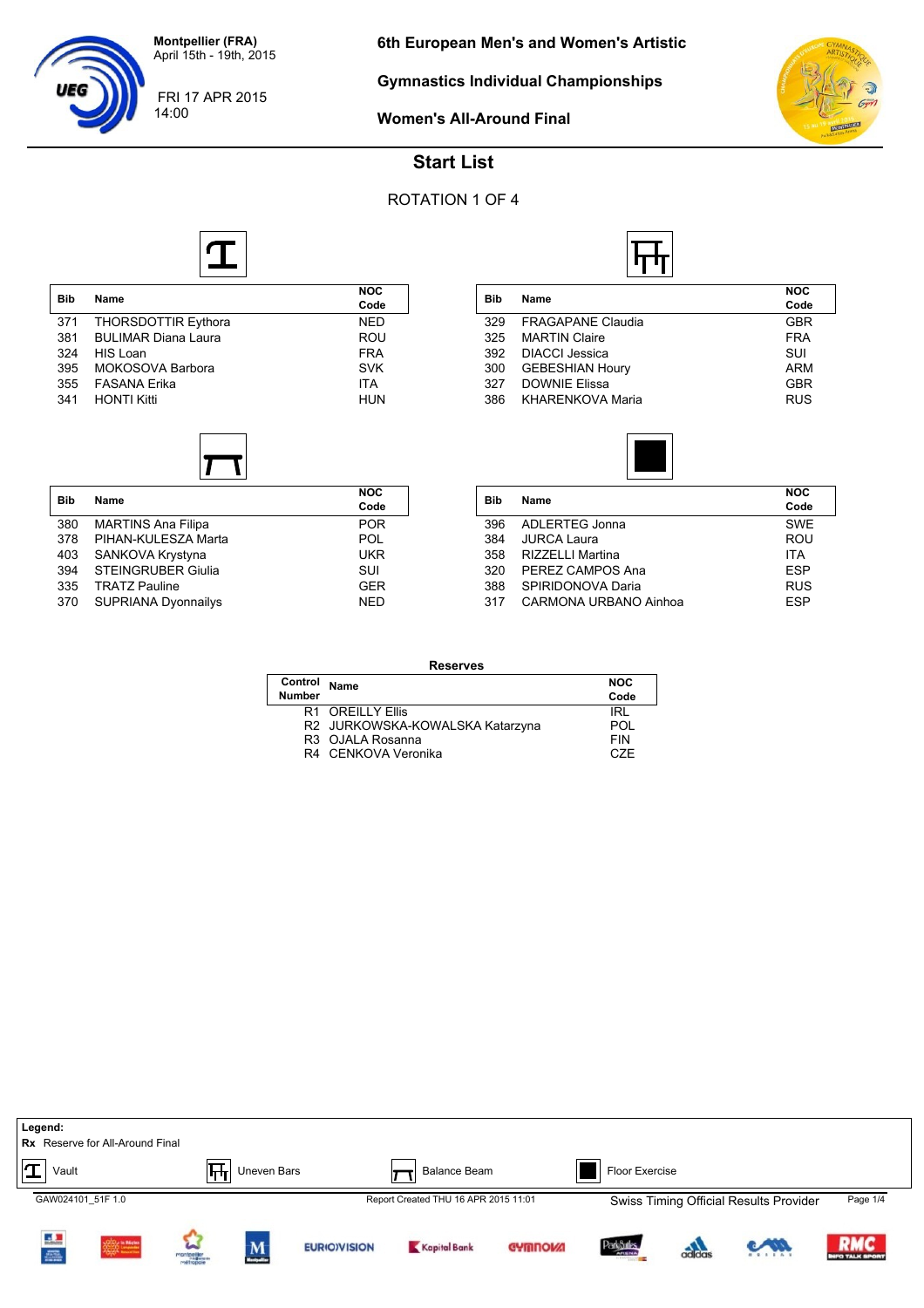FRI 17 APR 2015

**Gymnastics Individual Championships**



**Women's All-Around Final**



## **Start List**

## ROTATION 2 OF 4



| <b>Bib</b> | <b>Name</b>             | <b>NOC</b><br>Code |
|------------|-------------------------|--------------------|
| 384        | <b>JURCA Laura</b>      | <b>ROU</b>         |
| 358        | <b>RIZZELLI Martina</b> | <b>ITA</b>         |
| 320        | PEREZ CAMPOS Ana        | <b>ESP</b>         |
| 388        | SPIRIDONOVA Daria       | <b>RUS</b>         |
| 317        | CARMONA URBANO Ainhoa   | <b>FSP</b>         |
| 396        | ADLERTEG Jonna          | <b>SWE</b>         |
|            |                         |                    |

| <b>Bib</b> | Name                     | <b>NOC</b> |
|------------|--------------------------|------------|
|            |                          | Code       |
| 325        | <b>MARTIN Claire</b>     | <b>FRA</b> |
| 392        | DIACCI Jessica           | SUI        |
| 300        | <b>GEBESHIAN Houry</b>   | ARM        |
| 327        | <b>DOWNIE Elissa</b>     | <b>GBR</b> |
| 386        | <b>KHARENKOVA Maria</b>  | <b>RUS</b> |
| 329        | <b>FRAGAPANE Claudia</b> | GBR        |

| <b>Bib</b> | Name                       | <b>NOC</b><br>Code |  |  |  |
|------------|----------------------------|--------------------|--|--|--|
| 381        | <b>BULIMAR Diana Laura</b> | ROU                |  |  |  |
| 324        | HIS Loan                   | <b>FRA</b>         |  |  |  |
| 395        | MOKOSOVA Barbora           | <b>SVK</b>         |  |  |  |
| 355        | <b>FASANA Erika</b>        | <b>ITA</b>         |  |  |  |
| 341        | <b>HONTI Kitti</b>         | <b>HUN</b>         |  |  |  |
| 371        | <b>THORSDOTTIR Eythora</b> | <b>NED</b>         |  |  |  |

IF<del>I.</del>



| Bib | Name                       | <b>NOC</b><br>Code |
|-----|----------------------------|--------------------|
| 378 | PIHAN-KULESZA Marta        | <b>POL</b>         |
| 403 | SANKOVA Krystyna           | UKR                |
| 394 | <b>STEINGRUBER Giulia</b>  | SUI                |
| 335 | <b>TRATZ Pauline</b>       | <b>GER</b>         |
| 370 | <b>SUPRIANA Dyonnailys</b> | <b>NED</b>         |
| 380 | <b>MARTINS Ana Filipa</b>  | <b>POR</b>         |
|     |                            |                    |

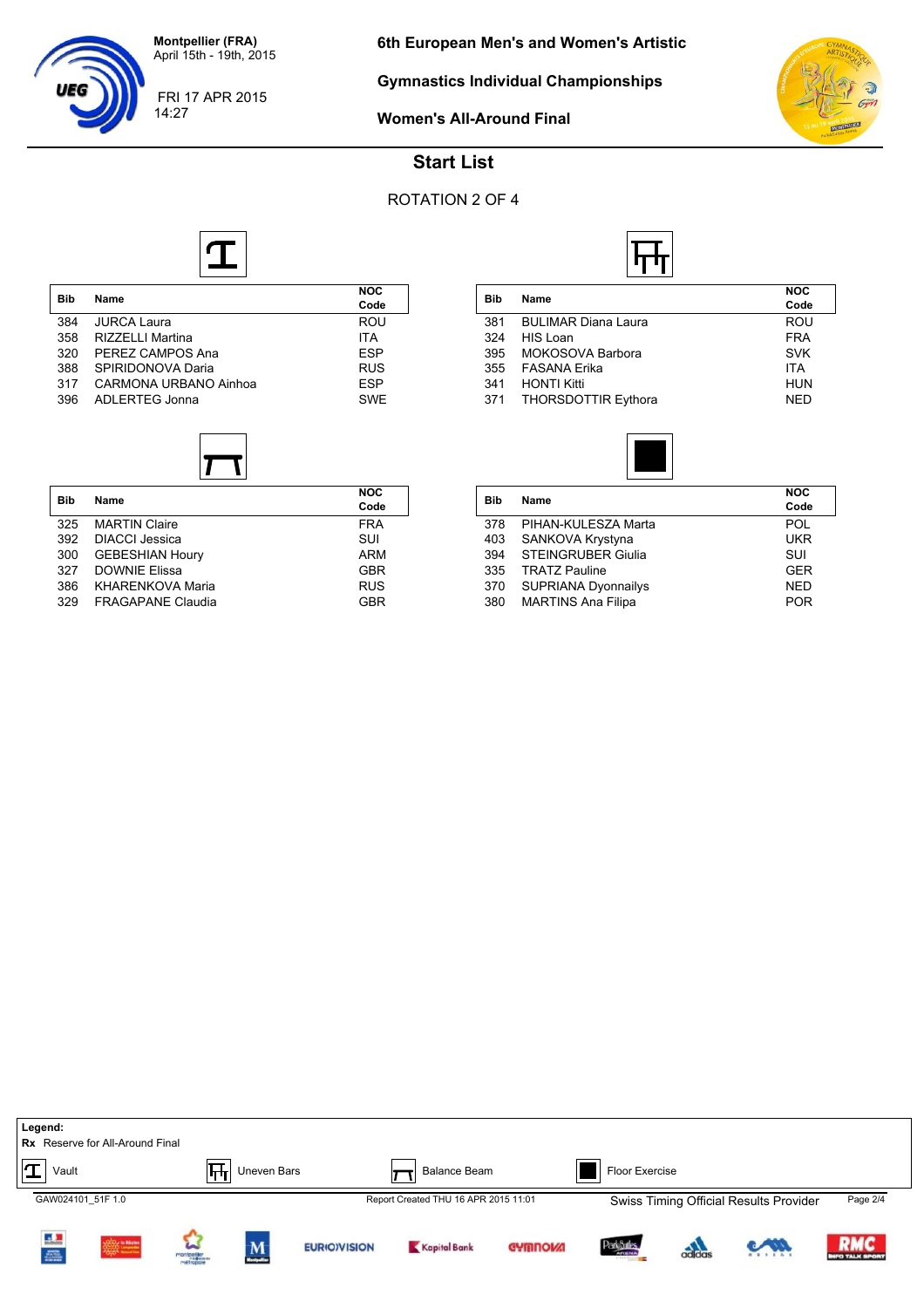FRI 17 APR 2015

14:55

**Gymnastics Individual Championships**



**Women's All-Around Final**



## **Start List**

#### ROTATION 3 OF 4

 $\overline{\phantom{0}}$ 



|            | Name                       | NOC        |  |  |
|------------|----------------------------|------------|--|--|
| <b>Bib</b> |                            | Code       |  |  |
| 403        | SANKOVA Krystyna           | <b>UKR</b> |  |  |
| 394        | <b>STEINGRUBER Giulia</b>  | SUI        |  |  |
| 335        | <b>TRATZ Pauline</b>       | <b>GER</b> |  |  |
| 370        | <b>SUPRIANA Dyonnailys</b> | <b>NED</b> |  |  |
| 380        | <b>MARTINS Ana Filipa</b>  | <b>POR</b> |  |  |
| 378        | PIHAN-KULESZA Marta        | POL        |  |  |
|            |                            |            |  |  |



| <b>Bib</b> | Name                       | <b>NOC</b><br>Code |
|------------|----------------------------|--------------------|
| 324        | HIS Loan                   | <b>FRA</b>         |
| 395        | MOKOSOVA Barbora           | <b>SVK</b>         |
| 355        | <b>FASANA Erika</b>        | <b>ITA</b>         |
| 341        | <b>HONTI Kitti</b>         | <b>HUN</b>         |
| 371        | <b>THORSDOTTIR Eythora</b> | <b>NED</b>         |
| 381        | <b>BULIMAR Diana Laura</b> | ROU                |

| Bib |                       | <b>NOC</b> |
|-----|-----------------------|------------|
|     | Name                  | Code       |
| 358 | RIZZELLI Martina      | <b>ITA</b> |
| 320 | PEREZ CAMPOS Ana      | <b>ESP</b> |
| 388 | SPIRIDONOVA Daria     | <b>RUS</b> |
| 317 | CARMONA URBANO Ainhoa | <b>ESP</b> |
| 396 | <b>ADLERTEG Jonna</b> | <b>SWE</b> |
| 384 | <b>JURCA Laura</b>    | ROU        |
|     |                       |            |



| Bib | <b>Name</b>              | <b>NOC</b><br>Code |
|-----|--------------------------|--------------------|
| 392 | <b>DIACCI Jessica</b>    | SUI                |
| 300 | <b>GEBESHIAN Houry</b>   | ARM                |
| 327 | <b>DOWNIE Elissa</b>     | <b>GBR</b>         |
| 386 | <b>KHARENKOVA Maria</b>  | <b>RUS</b>         |
| 329 | <b>FRAGAPANE Claudia</b> | <b>GBR</b>         |
| 325 | <b>MARTIN Claire</b>     | <b>FRA</b>         |
|     |                          |                    |